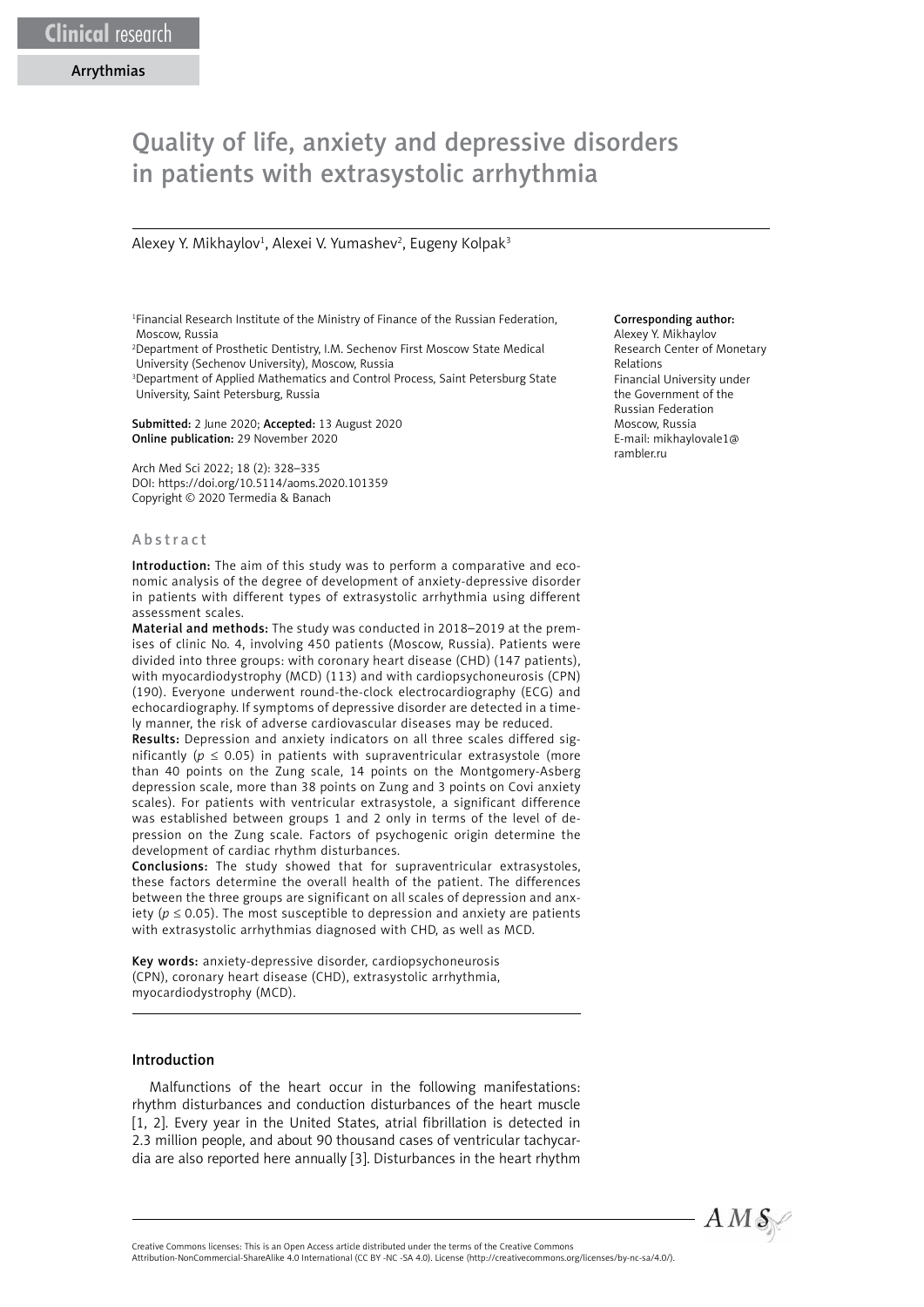are detected in 25% of patients who are being examined for the first time and had no complaints of heart pain or palpitations. The development of ventricular arrhythmias in the United States alone causes sudden death annually in 180–450 thousand people [4, 5]. Among these patients, there is a high incidence of depressive and anxiety disorders, which, according to some reports, are observed in 40–60% of the entire sample [6].

Some studies report a pronounced negative effect of depression on the health of patients with diagnoses such as chronic cardiovascular failure and coronary heart disease [7].

It has been found that cardiovascular diseases more often develop with depression, identified during initial assessment. In addition, with the development of coronary heart disease (CHD), patients with depression are at a higher risk of developing cardiovascular disease and mortality. An increase in risk is characteristic of patients not only with major depression, but also with a moderate degree of depression. However, the risk of recurring myocardial infarction and cardiac death increases as depression intensifies [8]. Depression can precede vascular pathology for decades. However, it is not yet known to what extent such an early-onset depression determines the development of vascular pathology and to what extent such an association is a consequence of general predisposing factors. Depression can be a consequence of vascular changes in the brain.

Moreover, depressive and anxiety disorders can be predictors of cardiovascular events, in particular heart attacks and strokes leading to repeated hospitalizations [9]. It has been established that the risk of adverse cardiovascular events under the influence of anxiety-depressive disorders is not associated with the functional class of chronic heart failure. Depression in such patients can lead to inhibition of cognitive function [10]. In patients with a combined depressive disorder and diseases of the cardiovascular system, cerebrovascular pathological processes might develop, accompanied by numerous metabolic disorders in the brain tissue, a decrease in cognitive functions, as well as an imbalance in the autonomic nervous system [11].

According to the data obtained, in patients with coronary heart disease, the presence of anxiety-depressive disorders leads to a 1.5–2.0 times increase in the probability of cardiovascular catastrophes leading to death [12]. The data on chronic heart failure are also disappointing – in patients with depression, the frequency of hospitalization increases 2.0 times, the cost of treatment increases by a third, and there is a general decrease in the quality of life [13]. According to the MONICA study, in patients after acute myocardial infarction, depressive disorder within 0.5–3.0 years becomes the main prognostic factor for recurrent heart attack and death [14].

The frequent occurrence of depression in cardiological patients is associated with the general links of the pathogenesis of damage to the cardiovascular and central nervous system. From the standpoint of physiology, the effect of depression on the complications of cardiovascular diseases can be explained by two hypotheses:

- 1) the vascular hypothesis (generalized damage in the vascular system of the brain can further affect mood regulation processes);
- 2) other risk factors, in particular, arterial hypertension, dyslipidemia, diabetes mellitus – common for stroke and myocardial infarction – may be related to depression.

In addition, damage to the small vessels of the brain, hyperintensity of white matter according to magnetic resonance imaging, and "hidden" cerebral infarction can also affect the occurrence of depression. In addition, less specific mechanisms may be involved in the formation of depression: both myocardial infarction and ischemic stroke are strong stressors, leading to significant consequences in the physical and mental state of patients [15, 16]. In depression, a decrease in serotonergic neuromediation can be associated with an increase in the level of inflammatory markers and the corresponding effects on cardiovascular outcomes. In addition, elevated levels of inflammatory markers (e.g., interferon- $\gamma$ ) are associated with the activity of an enzyme that converts tryptophan (a serotonin precursor) to kynurenine in patients with cardiovascular diseases [17]. This leads to a decrease in serotonin levels and may be another link in the relationship between inflammation and depression in cardiac patients. The main risk factors for depression in patients with chronic heart failure, combined with atrial fibrillation, may be the following factors: female gender, low level of education, NYHA functional class 2 or more, aldosterone antagonists [18].

It is known that psychosocial factors make a significant contribution to the development of cardiovascular diseases [10]. It is this group of factors that causes the development of arrhythmia in individuals who do not have organic changes in the heart tissue. Psychosocial factors include the processes of globalization and urbanization, an increasing number of stressful events, an increase in average life expectancy, and an increase in migration processes among the world's population [19]. In developed countries (EU, USA, Japan, Canada, etc.), favorable aspects of living in megacities (the result of a set of active measures to combat risk factors) prevail over negative ones (unfavorable environmental situation), which contributes to lower mortality from cardiovascular diseases [20].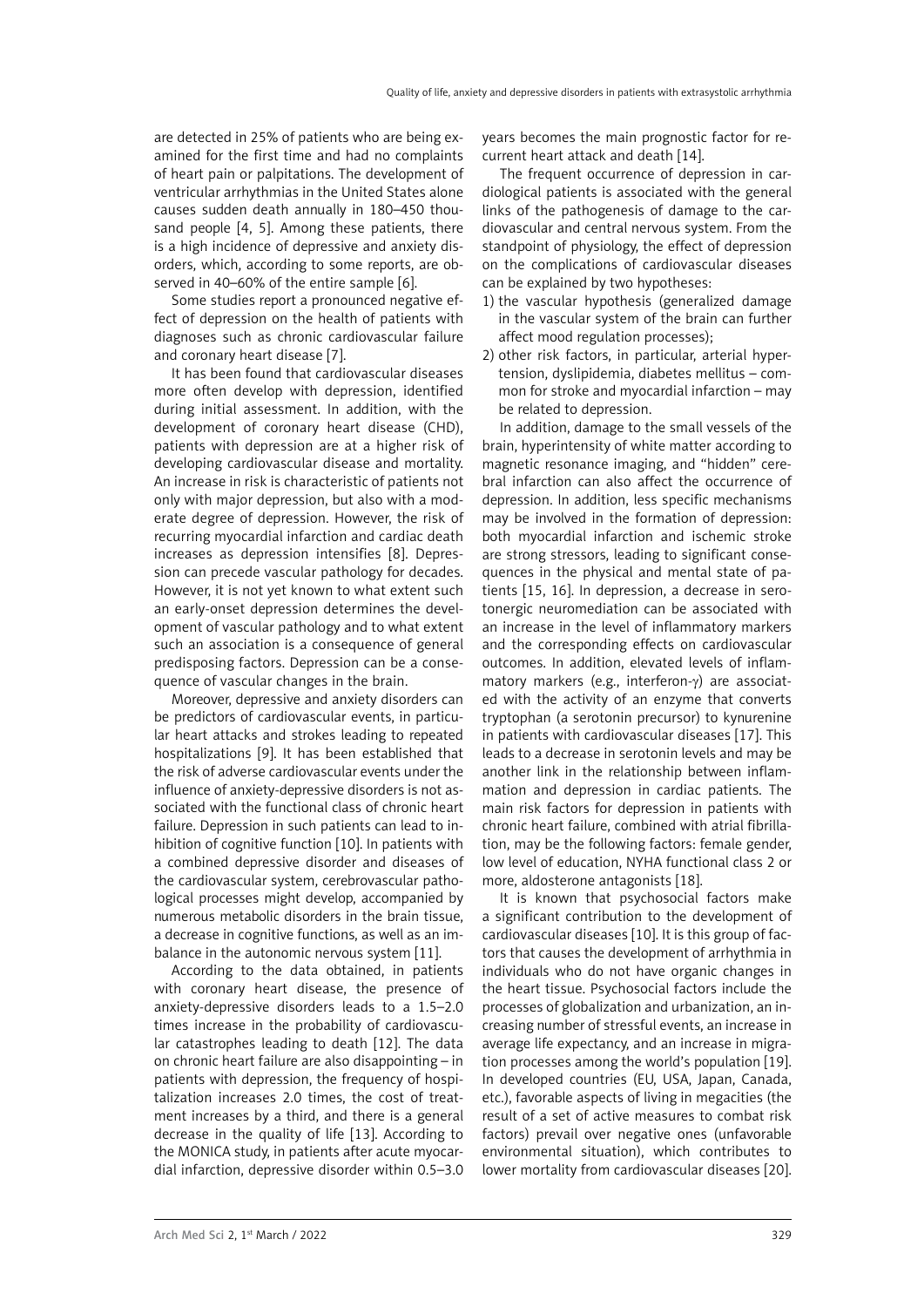In developing countries (Brazil, Russia, Mexico, countries of Africa), however, urbanization is associated with a greater risk of adverse outcomes of cardiovascular diseases [21, 22]. For developing countries, the example of Russia shows a greater likelihood of depression and anxiety disorder of city residents, compared with rural residents [23].

Pathological diseases of the cardiovascular system and anxiety-depressive disorders should not be considered as independently proceeding processes; numerous data indicate an inextricable link between them. In turn, the relationship determines the influence of these processes on each other, in most cases positive – the more one process develops, the more the other manifests itself. Depression and cardiac diseases have a bi-directional relationship in which inflammatory processes, endothelial dysfunction, increased platelet activity, neurohumoral and autonomic nervous system dysfunctions related to depression, and depressive behavior mutually potentiate each other [24]. All this leads to an ever-increasing risk of complications and even an increase in the number of deaths [25].

Among cardiac arrhythmias, the so-called extrasystolic arrhythmia prevails in the frequency of cases [26]. Extrasystolic arrhythmias are divided into two main classes. Functional arrhythmias do not significantly affect a person's quality of life, and are not detected by general blood tests. As a rule, functional arrhythmias are of psychosomatic origin. Another type of extrasystolic arrhythmias, organic, is associated with processes of inflammation in the heart tissue, excessive myocardial development (in individuals with increased physical activity), as well as diseases such as ischemia and heart defects [27].

In some patients prone to neurotic reactions, extrasystole can be very painful. Excessive sensitivity to changes in heart rhythm causes a chain reaction – the appearance of anxiety-depressive disorders [28]. In turn, these disorders cause the appearance of more dangerous diseases of the cardiovascular system – ischemia, heart failure and others. Yet, for patients undergoing inpatient treatment, the frequency of anxiety-depressive disorders is lower than in patients with heart

attacks and other heart pathologies and ranges from 5 to 14% according to various sources [29]. Nevertheless, extrasystole and other forms of arrhythmia are the first step before the development of more serious consequences of diseases of the cardiovascular system.

Among the methods used to correct anxiety and depressive disorders, drug therapy predominates [30]. Among other methods, psychotherapy and therapy with music are used. An important point is support from friends and relatives. In particular, anxiolytics (tranquilizers) are used, i.e., drugs that are used systematically and can cause addiction. Addiction is observed both at the physical (habituation of the organism) and mental levels, with the development of the so-called withdrawal syndrome [31]. In this regard, the use of tranquilizers occurs only under the supervision of a psychiatrist. The above reasons reduce the massive use of this group of drugs.

There is an urgent need for research on the timely diagnosis of anxiety and depressive disorders in patients with cardiac arrhythmias and diseases of the cardiovascular system. In case of early detection of depression symptoms and adequate therapy, it is possible to reduce the risk of adverse cardiovascular events and catastrophes by 1.5–2.0 times. This study focuses on monitoring depressive disorder in patients with extrasystolic arrhythmia. Accordingly, the purpose of this study is to perform a comparative analysis of the degree of development of anxiety-depressive disorder in patients with different types of extrasystolic arrhythmia by means of different assessment scales.

# Material and methods

# Research design and sample

The study was conducted in 2018–2019 based on the cardiology department of polyclinic No. 4 of Moscow (Russian Federation). The study involved 450 patients with extrasystolic arrhythmia. The gender and age distribution of patients are presented in Table I. Patients were divided into three groups depending on the diagnosis of the cause of the observed arrhythmia. The first group included patients with CHD, the second – myocardiodystro-

Table I. Distribution of patients of the three groups by gender and age

| <b>Diagnosis</b>                       | Men,<br>number of<br>patients | Women,<br>number of<br>patients | Total | Average<br>age<br>of men<br>[years] | Average<br>age of<br>women<br>[years] | Average<br>age in<br>the group<br>[years] |
|----------------------------------------|-------------------------------|---------------------------------|-------|-------------------------------------|---------------------------------------|-------------------------------------------|
| Group 1 (CHD)                          | 81                            | 66                              | 147   | $53.5 + 0.6$                        | $55.0 \pm 1.1$                        | $54.2 \pm 0.8$                            |
| Group 2 (MCD)                          | 44                            | 69                              | 113   | $48.4 \pm 0.8$                      | $46.7 \pm 1.2$                        | $47.5 \pm 1.0$                            |
| Group 3 (cardiopsychoneurosis,<br>CPN) | 98                            | 92                              | 190   | $26.4 \pm 1.9$                      | $25.9 \pm 1.8$                        | $26.1 \pm 1.8$                            |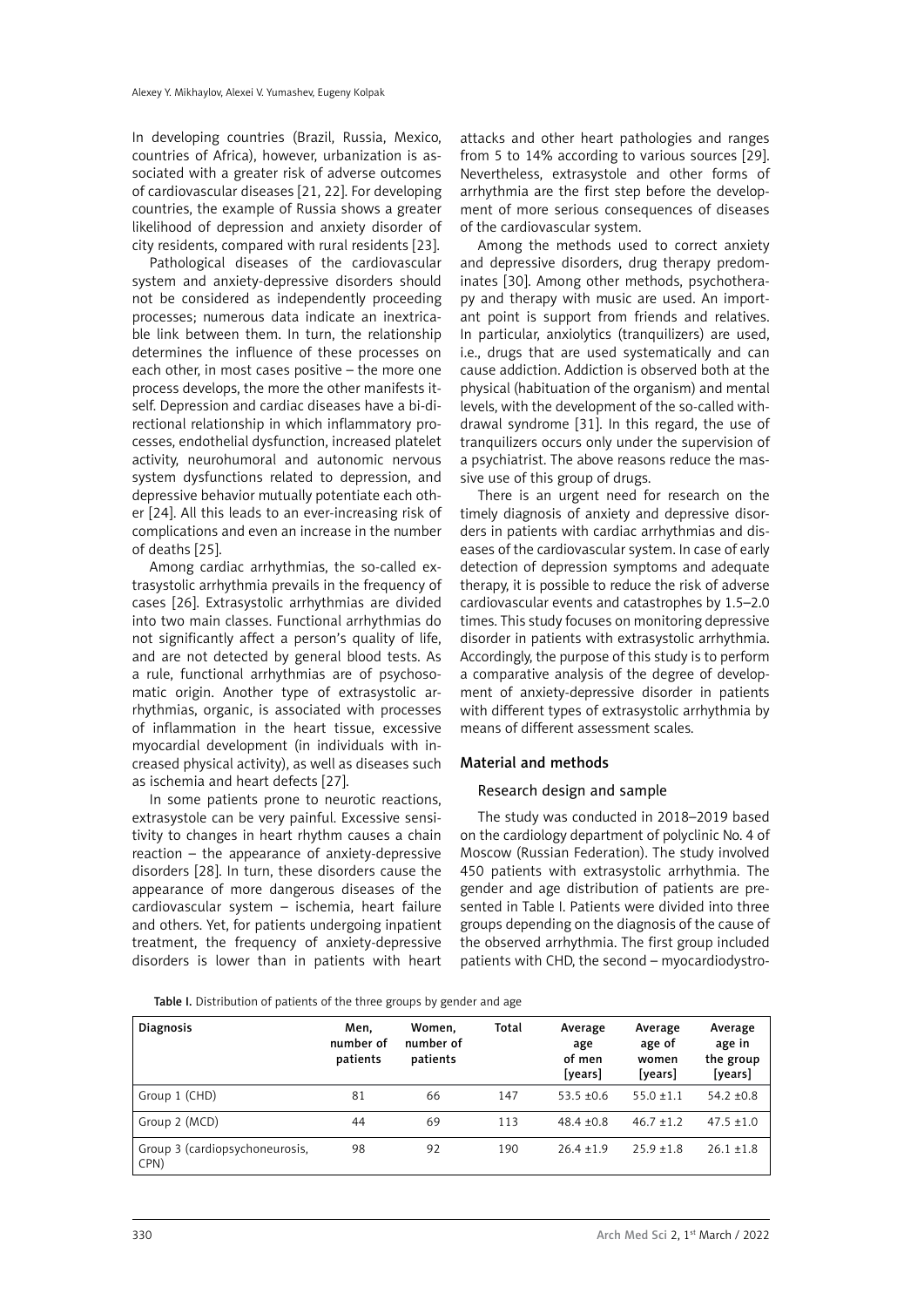phy (MCD), and the third – cardiopsychoneurosis (CPN). CHD develops with a disruption of the myocardial blood supply, with a progressive lesion of the coronary arteries. CHD occurs in about 90% of patients with diseases of the cardiovascular system. MCD is characterized by metabolic disorders in the heart muscle under the influence of factors not related to the heart. MCD is often detected in children and adolescents and can cause the development of diseases such as heart failure. It occurs in 20–25% of patients with cardiovascular disease. CPN is characterized by disorders of neuroendocrine regulation with multiple and varied clinical symptoms that occur or are aggravated by stressful effects. This disease represents 32–50% of general cardiovascular diseases, which are based on autonomic disorders. Thus, all three diseases are quite common. Thus, patients with these diagnoses have been included in this study. Out of these three diseases, CHD is the most severe.

As can be seen from the data in Table I, there are no significant differences between the numbers of men and women within each group (except for group 2, where there are 1.5 times more women, at  $p \le 0.05$ ). The average age of patients in groups 1 and 2 does not differ, but patients from group 3 (both men and women) are 1.5 times younger.

Patients from group 3 are younger, since longterm psycho-emotional stress caused by significant acute and chronic stressful situations in young people (employment, as well as bad habits – smoking and alcohol) has a greater influence in this group compared to the other two. Such stress is the main reason for the development of CPN in young people.

# Conditions for inclusion in the study protocol

The presence of extrasystolic arrhythmia in the diagnosis, the absence of pathological changes, with their prevalence over arrhythmia and the need for intensive emergency therapy, the absence of mental illness in patients and their relatives. An agreement was concluded with each of the patients on non-disclosure of information and anonymity of the study, as well as on voluntary consent to participate in the study. This study was conducted in accordance with international standards of confidentiality, ethics and morality [32].

# Intervention

All patients from the three groups underwent 12-lead electrocardiographic examination. In parallel, an echocardiographic study was performed on an Aloka H 40A apparatus. Qualitative and quantitative characteristics of the electrocardiogram were obtained by daily monitoring according to the Holter method using the Holter-DMS apparatus, KSNR 2 ECG DMS model, Cardiotechnics, Russian Federation. In this case, two unipolar leads were used, with the modification V2, V5.

The following parameters were evaluated: a) heart rate per day (heart rate); b) the number of extrasystoles of ventricular and supraventricular origin during the day; c) parameters of ectopic activity of the ventricles, according to the generally accepted classification of Laun-Wolf.

When identifying the type of extrasystole, a bicycle ergometer test was performed for each patient.

To assess the mental indicators of patients, in particular quality of life, a questionnaire was used, developed at the Orenburg Medical Academy [33]. The severity of the development of anxiety-depressive disorder was assessed using the Montgomery and Asberg scale, as well as the Zung scale. Covi and Zung scales were used to assess anxiety disorder. The Montgomery-Asberg scale is characterized by its brevity and ease of use, reliability of assessing a depressed state and sufficient sensitivity, and accuracy with respect to assessing the dynamics of a state. It was designed for quick and accurate assessment of the severity of depression and changes in the severity of the condition as a result of therapy. The Covi scale was designed to determine the intensity of anxiety, which is determined by 3 parameters: patient complaints, his/her behavior and somatic manifestations. The Zung scale was designed to assess the severity of depression. Depression is detected based on the patient's self-esteem.

# Statistical analysis

The data were processed using the program Statistica 6.0 (StatSoft Inc., USA). Parametric methods of statistical analysis were used – a two-sample *t*-test for independent samples. Data differ significantly at *p* ≤ 0.05. For each of the parameters, the arithmetic mean was calculated and the error of the mean. Data are presented as the average number of points for each of the applied scales for assessing depression and anxiety.

### Results

According to the obtained data, no significant differences by gender were found (Table II). Thus, this pattern can be traced for all three scales.

It was found that, regardless of gender, there were no significant differences for depression and anxiety disorders. From this it follows that for all patients of the examined sample, both men and women, anxiety and depressive disorders appear with the same frequency.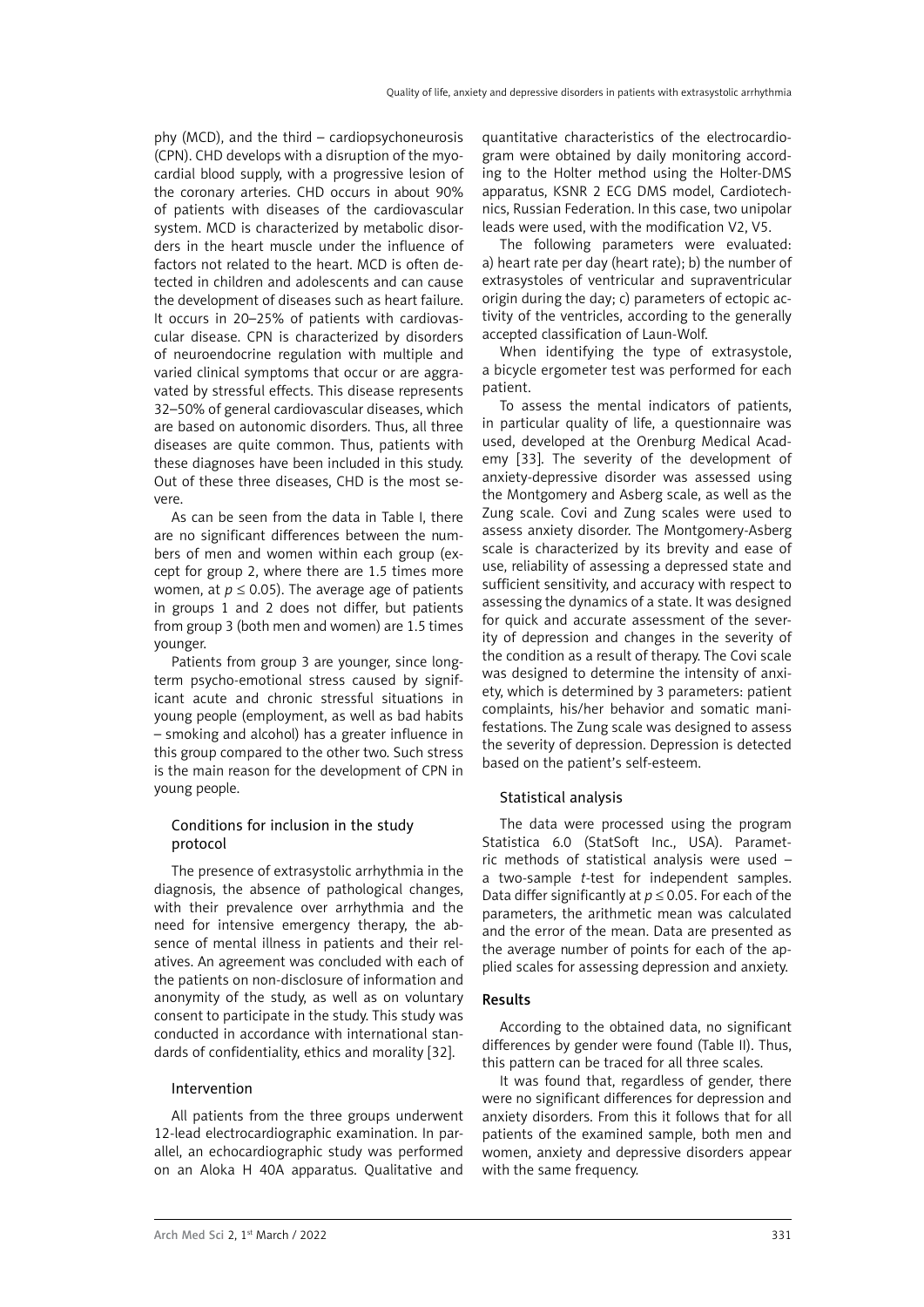| <b>Scales</b>                      | Men [average points] | Women [average points] |
|------------------------------------|----------------------|------------------------|
| Zung depression scale              | $39.9 + 0.6$         | $39.8 + 0.7$           |
| Montgomery-Asberg depression scale | $13.7 + 0.4$         | $14.2 + 0.6$           |
| Zung anxiety scale                 | $37.8 \pm 0.7$       | $38.1 + 0.9$           |
| Covi anxiety scale                 | $3.1 \pm 0.1$        | $3.2 + 0.1$            |

Table II. Average indicators of depression and anxiety on various scales depending on the gender factor (in points)

Table III. Average indicators of depression and anxiety in patients with extrasystolic arrhythmia on various scales depending on the disease

| Disease and<br>patient group | Zung depression scale<br>[points] | Montgomery-Asberg<br>depression scale<br>[points] | Zung anxiety scale<br>[points] | Covi anxiety scale<br>[points] |
|------------------------------|-----------------------------------|---------------------------------------------------|--------------------------------|--------------------------------|
| CHD (group 1)                | $40.9 \pm 0.7$ *                  | $15.1 \pm 0.7$                                    | $38.1 \pm 0.9$                 | $3.2 \pm 0.1*$                 |
| MCD (group 2)                | $43.0 \pm 0.9**$                  | $14.3 \pm 0.8$                                    | $40.6 \pm 0.8$                 | $3.6 \pm 0.2$ **               |
| CPN (group 3)                | $37.1 \pm 0.8$                    | $13.1 \pm 1.1$                                    | $36.6 \pm 1.1$                 | $2.8 \pm 0.1$                  |

*\*Differences are significant between groups 1 and 2, with p* ≤ *0.05, \*\*same between groups 2 and 3.*

For three groups of patients, differing in type of cardiac arrhythmias, significant differences were obtained (Table III). Thus, for group 1, the depression indicators on the Zung scale significantly differ from the indicators of group 2. At the same time, between groups 2 and 3 on the same scale the differences are also significant. For the scales of depressive disorders according to Montgomery-Asberg, no such differences were found, as well as for anxiety on the Zung scale. Other significant differences were obtained on the Covi scale, for indicators of anxiety disorders, between all three groups (except for groups 1 and 3). It follows that depressive and anxiety disorders are mostly manifested in all cases in patients from the second group (MCD), then in patients with CHD and minimally in patients with CPN. The latter may also be associated with a younger age of patients, in whom depression is usually not as severe as in older age.

However, in the analysis of forms of extrasystole, other patterns are revealed. It was found that with supraventricular extrasystole, the maximum number of depression points on the Zung scale is also in patients from group 2 (MCD), slightly lower in patients from group 1 (CHD), and the minimum in patients from group 3 ( $p \le 0.05$ ) (Table IV). On the other hand, indicators of anxiety according to the Zung scale, according to the Covi scale, and depression indicators according to the Montgomery-Asberg scale significantly differ in patients from groups 2 and 3 ( $p \le 0.05$ ). At the same time, patients from group 2 scored the maximum number of points in terms of anxiety on the Zung and Covi scales.

The same patterns are also manifested in the analysis of scores on various scales of depression and anxiety among patients with ventricular extrasystole (Table V). The maximum number of points was recorded for patients from group 2, the minimum for patients from group 3 ( $p \le 0.05$ ). Significant differences were recorded only for indicators of depression on the Zung scale, while on the other scales they were absent.

It follows that the differences in depression and anxiety rates are most pronounced in patients diagnosed with supraventricular extrasystole (on all scales for depression and anxiety), to a lesser extent for patients diagnosed with ventricular extrasystole (only for depressive disorders, on the Zung scale). This may be due to the fact that with supraventricular extrasystole, the patient feels symptoms that can form a high level of anxiety and depression – a heartbeat on the chest, heart failure,

Table IV. Average rates of depression and anxiety in patients with supraventricular extrasystole, depending on the disease

| Disease and<br>patient group | Zung depression scale<br>[points] | Montgomery-Asberg<br>depression scale<br>[points] | Zung anxiety scale<br>[points] | Covi anxiety scale<br>[points] |
|------------------------------|-----------------------------------|---------------------------------------------------|--------------------------------|--------------------------------|
| CHD (group 1)                | $40.5 \pm 0.8^*$                  | $14.6 \pm 0.9$                                    | $38.6 \pm 0.8$                 | $3.0 + 0.2$                    |
| $MCD$ (group 2)              | $41.8 \pm 0.6$ **                 | $14.9 \pm 0.9**$                                  | $35.9 \pm 1.1***$              | $3.9 \pm 0.3$ **               |
| CPN (group 3)                | $36.9 + 0.4$                      | $12.0 \pm 1.0$                                    | $34.2 + 0.9$                   | $2.3 \pm 0.1$                  |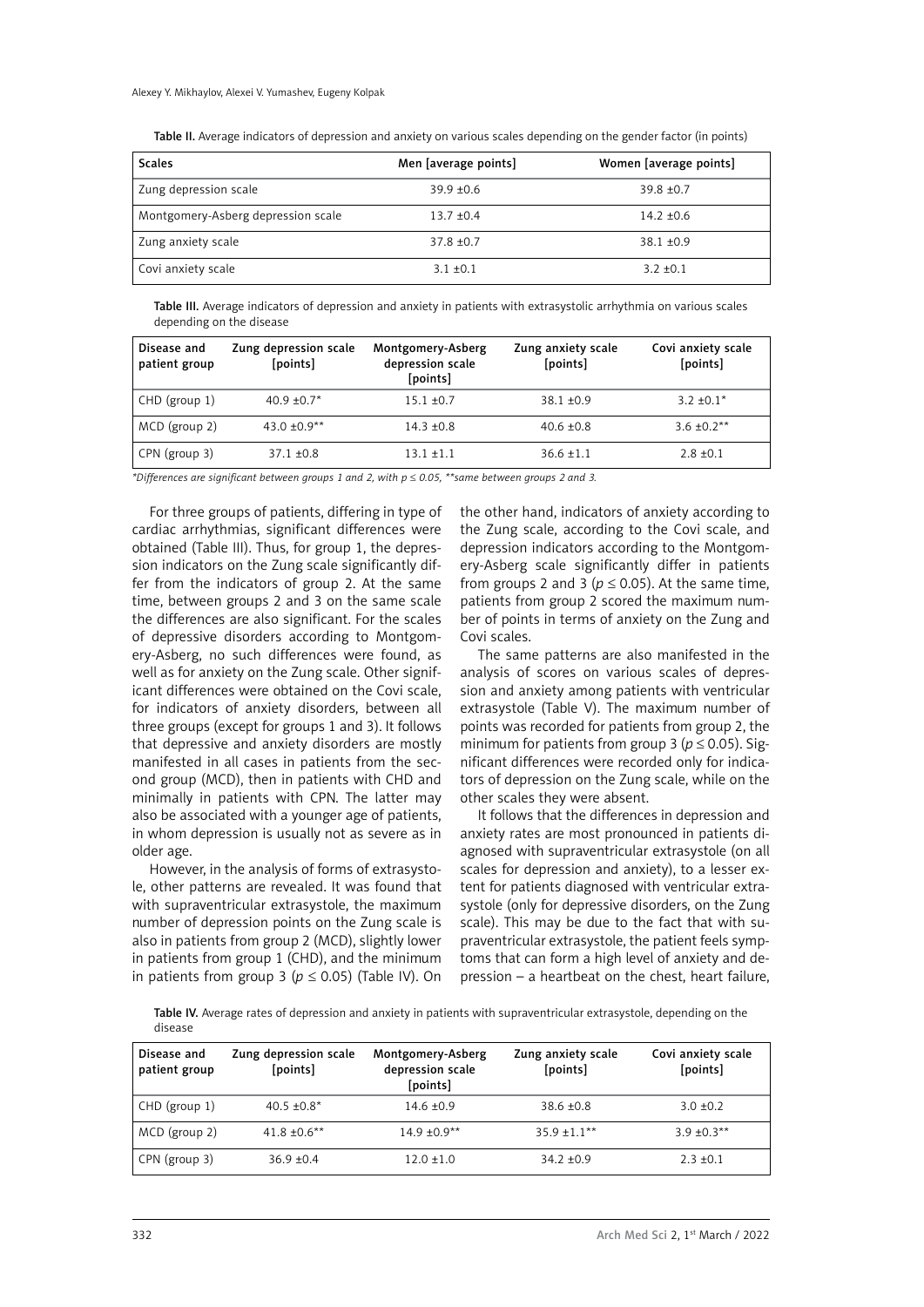| Disease and<br>patient group | Zung depression scale<br>[points] | Montgomery-Asberg<br>depression scale<br>[points] | Zung anxiety scale<br>[points] | Covi anxiety scale<br>[points] |
|------------------------------|-----------------------------------|---------------------------------------------------|--------------------------------|--------------------------------|
| CHD (group 1)                | $41.6 \pm 0.5^*$                  | $14.9 + 0.9$                                      | $40.5 \pm 1.2$                 | $3.3 + 0.2$                    |
| MCD (group 2)                | $42.2 \pm 1.1***$                 | $14.6 \pm 0.9$                                    | $40.8 \pm 0.9$                 | $3.3 + 0.2$                    |
| CPN (group 3)                | $37.3 + 1.2$                      | $13.0 \pm 1.0$                                    | $38.7 + 1.2$                   | $2.9 + 0.2$                    |

Table V. Average rates of depression and anxiety in patients with ventricular extrasystole, depending on the disease

a sinking heart, lack of air, decreased performance and fatigue. The second type of extrasystole can occur with a less pronounced clinical picture, and, accordingly, cause a lower level of anxiety or depression. There were no significant differences between the patients with supraventricular and ventricular extrasystoles in the level of manifestation of depression and anxiety. Thus, depressive and anxiety disorders are equally dangerous for both men and women with extrasystole.

Among the three scales used to determine the level of depression and anxiety, the Zung scale turned out to be the most sensitive, since its use revealed significant differences in both the level of depression and the level of anxiety in patients with various diseases. Therefore, this scale can be recommended as the most sensitive scale in detecting levels of depression and anxiety in patients with diseases of the cardiovascular system.

# Discussion

The emergence and development of cardiovascular diseases can be promoted by a number of factors – diabetes, bad habits, congenital malformations, inflammatory processes and obesity [34]. The functional form of extrasystolic arrhythmia is known to include various disorders, such as tachycardia (sinus, paroxysmal and supraventricular), and attacks of various origins, in particular, atrial flutter [35]. When a patient experiences such attacks, an increase in general stress and an increase in excitement, as well as anxiety, are noted [36]. In the case of extrasystoles, patients experience the most intense heart tremors, subsequent to a compensatory pause. These tremors are also referred to as heart "tripping". Usually, the reasons for such attacks are domestic quarrels, conflicts, etc. [37, 38]. According to some reports, a quarter of patients have a consistent relationship between the onset of an attack and the onset of a situation associated with conflict or other forms of stress [39]. A conscious behavioral reaction develops among some patients – suppressing their feelings in order not to show them in relation to others, and avoiding a stressful situation to reduce the likelihood of an attack [40]. Most often, the ventricular form of extrasystoles is observed during sleep, but there

may be an increase in extrasystoles with emotional stress, which, ultimately, leads to hypochondria, as well as to an increase in suspiciousness [41]. Fear of sudden death is most evident in various heart rhythm disturbances, which ultimately increases the state of depression and anxiety [42]. The present study shows that patients with heart tissue disorders, for example, with MCD, are most susceptible to anxiety-depressive states. At the same time, according to patients, any disturbance of the rhythm of the heart caused them an anxiety state. At the same time, the fear of death from a myocardial rupture dominates among the sensations. The aggravation occurs when the fear of death does not stop tachycardia, but only enhances its manifestations and increases the duration of the attack. It is interesting to note that according to some observations, fear has a connection with the presence of a physician in the hospital and intensifies on weekends and holidays [17].

Almost half of the patients (up to 45%, according to some sources) did not show any changes in the ECG, or in the pulse. Violations of the rhythm of the heart are associated, as already established, with changes in the hypothalamus. Ventricular and atrioventricular extrasystoles, as a rule, arise at the onset of depression and stop when this condition is over [19]. According to the data obtained in the present study, patients from groups 1 and 2, with a diagnosis of CHD and MCD, had the highest rates on three scales for anxiety-depressive conditions. These data are consistent with others, according to which the prevalence of depression in patients with diabetes and CHD is estimated to be 12–18% and 15–23%, respectively [43, 44]. Depression after myocardial infarction occurs in 25% of patients [45].

Moreover, as the present study showed, in contrast, patients with the supraventricular form of extrasystole had more pronounced mental disorders and a depressed state. It is interesting to note that with an increase in depression, heart rhythm disturbances (revealed during ECG analysis) disappear with an increase in depressive disorder.

Depressive syndrome, according to some reports, may cause the patient to refuse treatment of cardiovascular diseases, such as paroxysmal atrial fibrillation [46].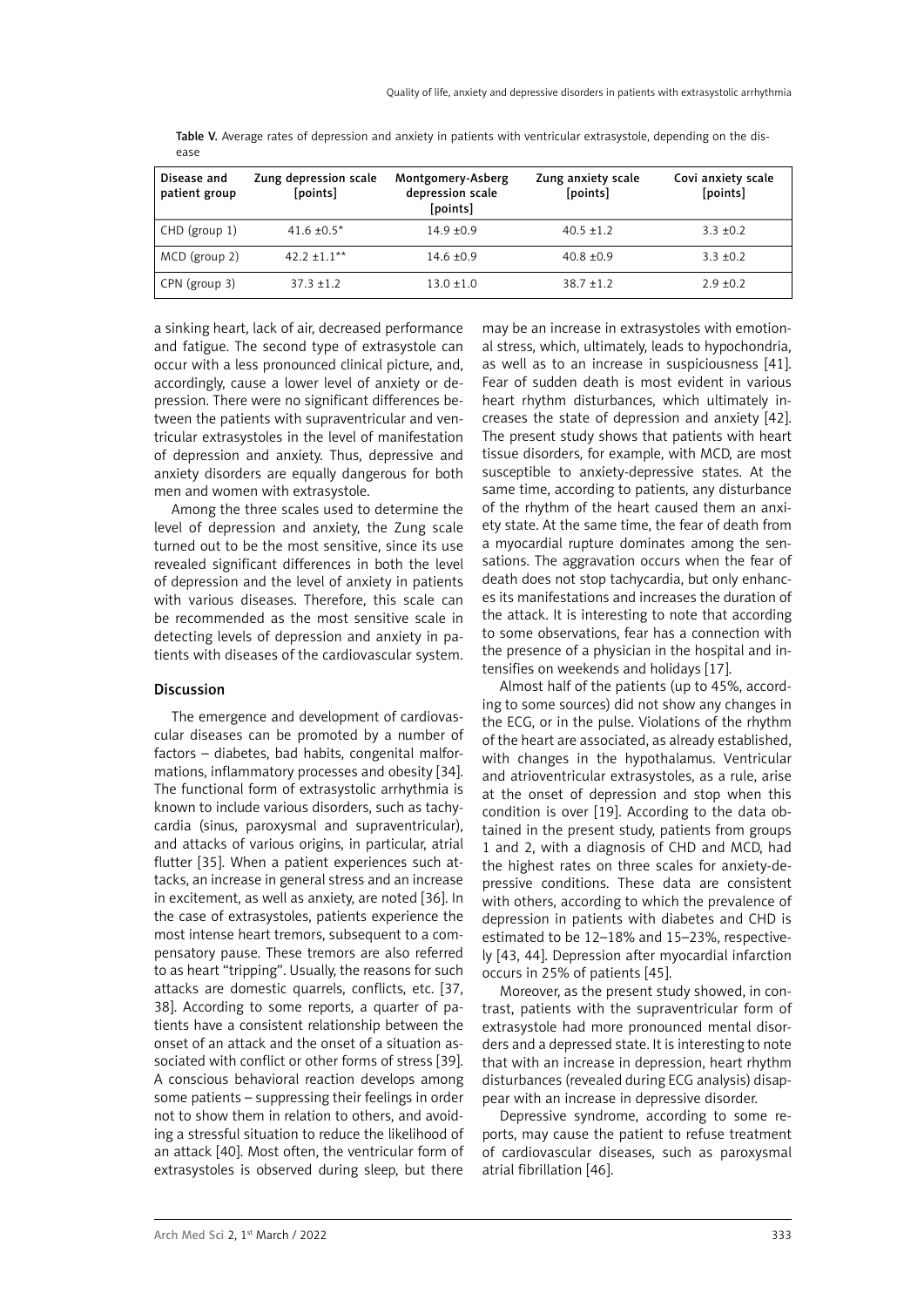Anxiety is a state of adaptation of the human body to abruptly changing conditions, which include disturbances in the rhythm of the heart. The presence of anxiety as a constant psychogenic factor can aggravate heart rhythm disturbances, while not taking into account anxiety as a personality trait. In such a case, anxiety of endogenous genesis is considered, developing as a response to internal factors [47]. The data in the present study show that anxiety can be no less important than a depressive state, and is equally widespread among patients in all three groups. The greatest anxiety was noted among patients with CHD and MCD.

It is the underestimation of factors of psychogenic origin that causes the development of cardiac rhythm disturbances, and concomitant inadequate drug therapy. The present study shows that, at least for supraventricular extrasystoles, such factors determine the general condition of the patient.

In conclusion, it was found that the maximum rates of anxiety-depressive disorder are typical for patients over the age of 45 years, without gender dependence. From this it follows that for all patients in the surveyed sample, both men and women, anxiety and depressive disorders occur equally often. Most often, depression and anxiety occurred in patients from the second group (MCD), less often in patients with CHD, and minimally in patients with CPN. Patients of group 3 belong to a younger age, when depression is not as pronounced as in older age. The most susceptible to depression and anxiety are patients with extrasystolic arrhythmia with a diagnosis of CHD, as well as MCD. At the same time, indicators of depression and anxiety on all three scales significantly differed in patients with ventricular extrasystole (over 40 points on the Zung scale, over 14 points on the Montgomery-Asberg scale for depression; more than 38 points on the Zung scale and more than 3 points on the Covi scale for anxiety). The Zung scale turned out to be the most sensitive to identifying significant differences in the level of depression; thus, it can be recommended in the diagnosis of depression and anxiety in patients with cardiovascular diseases. The same cannot be said about patients with supraventricular extrasystole, for whom a significant difference was obtained between groups 1 and 2 only in terms of depression on the Zung scale. Thus, depressive syndrome is most pronounced in patients with a ventricular form of extrasystole and with CHD. These patients may be recognized as the highest risk group. Accordingly, in patients with CHD and ventricular extrasystole, depressive disorders can be a cause of aggravation of health (cardiovascular catastrophes). Differences in the level of depression and anxiety occur in patients with a diagnosis of supraventricular extrasystole (on all

scales for depression and anxiety), and to a lesser extent for patients with ventricular extrasystole (depressive disorders, Zung scale). It follows from this that depressive and anxiety disorders are equally dangerous for both men and women with supraventricular extrasystole. At the same time, an assessment of the negative impact of government restrictive measures due to the spread of COVID-19 and subsequent economic consequences in 2020 for patients may be the focus of future studies of anxiety-depressive disorder.

# Conflict of interest

The authors declare no conflict of interest.

### References

- 1. Shi X, Zhang K, Wang P, Kann Q, Yang J, Yuan H. Association of masked uncontrolled hypertension and cardiovascular diseases in treated hypertensive patients. Arch Med Sci 2020; 16: 538-44.
- 2. Zeng F, Huang R, Lu Y, Wu Z, Mai W, Wang L. Association of spironolactone treatment and arterial stiffness and cardiovascular disease in hypertensive patients. Arch Med Sci 2019; DOI: https://doi.org/10.5114/ aoms.2019.85661.
- 3. Benjamin EJ, Blaha MJ, Chiuve SE, et al. Heart disease and stroke statistics-2017 update: a report from the American Heart Association. Circulation 2017; 135: e146-603.
- 4. Epstein AE, Di Marco JP, Ellenbogen KA, et al. ACCF/ AHA/HRS focused update incorporated into the ACCF/ AHA/HRS 2008 guidelines for device-based therapy of cardiac rhythm abnormalities: a report of the American College of Cardiology Foundation/American Heart Association Task Force on Practice Guidelines and the Heart Rhythm Society. Circulation 2013; 127: e283-352.
- 5. Khurshid S, Choi SH, Weng LC, et al. Frequency of cardiac rhythm abnormalities in a half million adults. Circ Arrhythm Electrophysiol 2018; 11: e006273.
- 6. Zhou L, Ma X, Wang W. Inflammation and coronary heart disease risk in patients with depression in China mainland: a cross-sectional study. Neuropsych Dis Treat 2020; 16: 81-6.
- 7. Larkin KT, Chantler PD (eds.). Stress, depression, and cardiovascular disease. In: Cardiovascular Implications of Stress and Depression. Academic Press, San Diego 2020; 1-12.
- 8. Glassman AH. Depression and cardiovascular comorbidity. Dialogues Clin Nerosci 2007; 9: 9-17.
- 9. Elise B, Eynde SV, Egée N, Lamotte M, Van de Borne P, Carole FH. Are trait emotional competencies and heart rate variability linked to mental health of coronary heart disease patients? Psychol Rep 2020; DOI: 10.1177/0033294119898116.
- 10. de Heer EW, Palacios JE, Adèr HJ, et al. Chest pain, depression and anxiety in coronary heart disease: consequence or cause? A prospective clinical study in primary care. J Psychosom Res 2019; 129: 109891.
- 11. Ajilchi B, Nejati V. Executive functions in students with depression, anxiety, and stress symptoms. Basic Clin Neurosci 2017; 8: 223-32.
- 12. World Health Organization. Fact sheet: The top 10 causes of death. WHO, Geneva 2017.